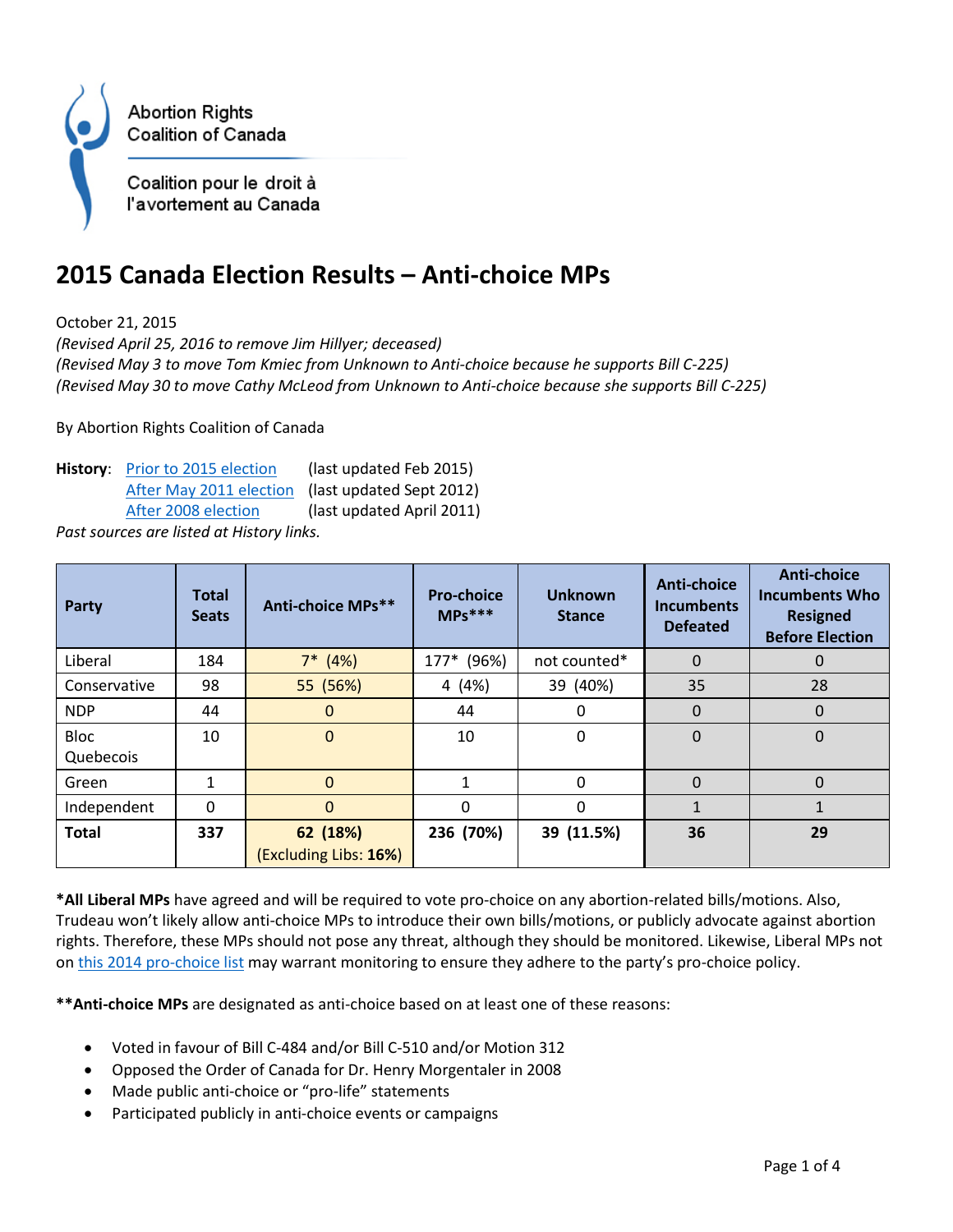• Rated as "pro-life" by [Campaign Life Coalition](http://www.campaignlifecoalition.com/index.php?p=Federal_Candidate_Evaluations)

*Please email [info@arcc-cdac.ca](mailto:info@arcc-cdac.ca) if you have additional information.*

**\*\*\*Pro-choice MPs:** Estimate includes Conservative MPs with a public pro-choice position and/or pro-choice voting record. It also includes all Liberal MPs (except the 7 anti-choice ones) and all MPs from all other parties based on the assumption they are pro-choice or will vote pro-choice.

## **Elected Anti-choice MPs**

## *(Incumbent unless otherwise stated)*

*In alphabetical order by province and riding*

| <b>Name</b>           | <b>Party</b>                                      | <b>Riding</b>                   | <b>Province</b> |
|-----------------------|---------------------------------------------------|---------------------------------|-----------------|
| <b>Blake Richards</b> | Con                                               | <b>Banff Airdrie</b>            | AB              |
| Kevin Sorenson        | Con                                               | <b>Battle River-Crowfoot</b>    | AB              |
| Len Webber            | Con (candidate)                                   | <b>Calgary Confederation</b>    | AB              |
| Deepak Obhrai         | Con                                               | Calgary Forest Lawn             | AB              |
| Stephen Harper        | Con                                               | Calgary Heritage                | AB              |
| Jason Kenney          | Con                                               | Calgary Midnapore               | AB              |
| <b>Tom Kmiec</b>      | Con                                               | Calgary Shepard                 | AB              |
| Mike Lake             | Edmonton-Wetaskiwin<br>Con                        |                                 | AB              |
| Chris Warkentin       | Con                                               | Grande Prairie-Mackenzie        | AB              |
| Rachael Harder        | Con (candidate)                                   | Lethbridge                      | AB              |
| Vacant                |                                                   | Medicine Hat / Cardston Warner  | AB              |
| Earl Dreeshen         | Con                                               | Red Deer-Mountain View          | AB              |
| <b>Arnold Viersen</b> | Con (candidate)                                   | <b>Peace River-Westlock</b>     | AB              |
| <b>Garnett Genius</b> | Con (candidate)                                   | Sherwood Park-Fort Saskatchewan | AB              |
| Michael Cooper        | Con (candidate)                                   | St. Albert-Edmonton             | AB              |
| Rona Ambrose          | Con                                               | Sturgeon River-Parkland         | AB              |
| <b>Ed Fast</b>        | Con                                               | Abbotsford                      | <b>BC</b>       |
| Mark Strahl           | Con<br>Chilliwack-Hope                            |                                 | <b>BC</b>       |
| Cathy McLeod          | Con                                               | Kamloops-Thompson-Cariboo       |                 |
| Mark Warwara          | Langley-Aldergrove<br>Con                         |                                 | <b>BC</b>       |
| <b>Bob Zimmer</b>     | Con<br>Prince George-Peace River-Northern Rockies |                                 | <b>BC</b>       |
| Alice Wong            | Con<br><b>Richmond Centre</b>                     |                                 | <b>BC</b>       |
| Candace Bergen        | Con                                               | Portage-Lisgar                  | MB              |
| <b>Ted Falk</b>       | Con                                               | Provencher                      | MB              |
| James Bezan           | Con                                               | Selkirk-Interlake-Eastman       | MB              |
| Kevin Lamoureux       | $Lib*$                                            | <b>Winnipeg North</b>           | MB              |
| <b>Alex Nutall</b>    | Con                                               | Barrie-Springwater-Oro-Medonte  | ON              |
| Phil McColeman        | Con                                               | <b>Brantford-Brant</b>          | ON              |
| Larry Miller          | Con                                               | Bruce-Grey-Owen Sound           | ON              |
| Pierre Poilievre      | Con                                               | Carleton                        | ON              |
| Dave Van Kesteren     | Con                                               | Chatham-Kent-Leamington         | ON              |
| Borys Wrzesnewskyj    | Lib* (candidate)                                  | Etokicoke-Lakeshore             | ON              |
| David Sweet<br>Con    |                                                   | Flamborough-Glanbrook           | ON              |
| Filomena Tassi        | Lib* (candidate)                                  | <b>Hamilton West</b>            | ON              |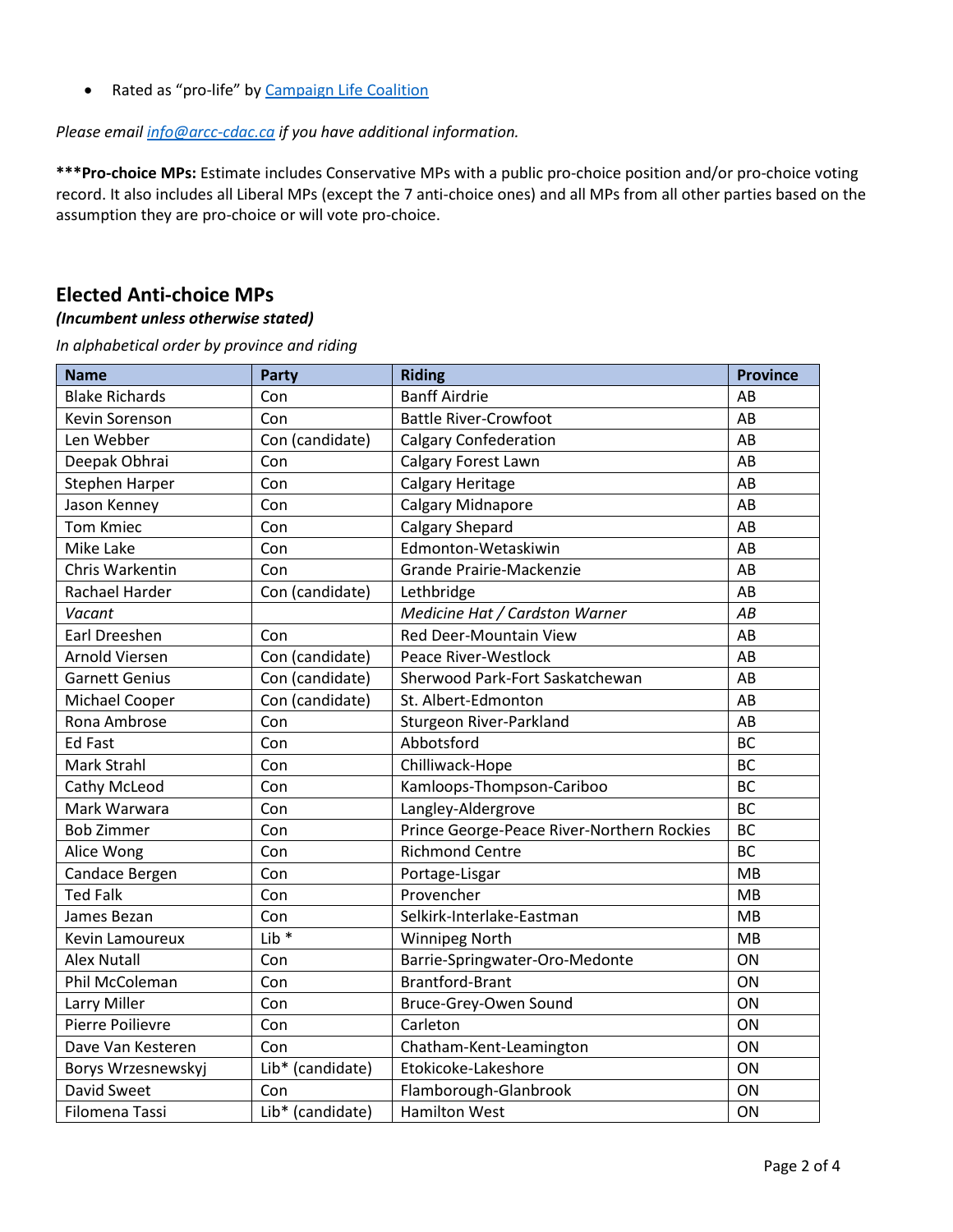| <b>Name</b>                                          | <b>Party</b>                  | <b>Riding</b>                               | <b>Province</b> |
|------------------------------------------------------|-------------------------------|---------------------------------------------|-----------------|
| <b>Ben Lobb</b>                                      | Con                           | Huron-Bruce                                 | ON              |
| <b>Harold Albrecht</b><br>Con<br>Kitchener-Conestoga |                               |                                             | ON              |
| <b>Bev Shipley</b>                                   | Lambton-Kent-Middlesex<br>Con |                                             | ON              |
| <b>Scott Reid</b>                                    | Con                           | Lanark-Frontenac-Kingston                   | ON              |
| Gordon Brown                                         | Con                           | Leeds-Grenville-Thousand Islands and Rideau | ON              |
|                                                      |                               | Lakes                                       |                 |
| <b>Bob Saroya</b>                                    | Con (candidate)               | Markham-Unionville                          | ON              |
| <b>Rob Nicholson</b>                                 | Con                           | Niagara Falls                               | ON              |
| Dean Allison                                         | Con                           | Niagara West                                | ON              |
| Colin Carrie                                         | Con                           | Oshawa                                      | ON              |
| Dave McKenzie                                        | Con                           | Oxford                                      | ON              |
| Cheryl Gallant                                       | Con                           | Renfrew-Nipissing-Pembroke                  | ON              |
| John McKay                                           | Lib <sup>*</sup>              | Scarborough-Guildwood                       | ON              |
| <b>Bruce Stanton</b>                                 | Con                           | Simcoe North                                | ON              |
| Kellie Leitch                                        | Con                           | Simcoe-Grey                                 | ON              |
| <b>Guy Lauzon</b>                                    | Con                           | Stormont-Dundas-South Glengarry             | ON              |
| Michael Chong                                        | Con                           | Wellington-Halton Hills                     | On              |
| Peter van Loan                                       | Con                           | York-Simcoe                                 | ON              |
| Lawrence MacAulay                                    | Lib <sup>*</sup>              | Cardigan                                    | PE              |
| Sean Casey                                           | Lib <sup>*</sup>              | Charlottetown                               | PE              |
| Francis Scarpaleggia                                 | $Lib*$                        | Lac-Saint-Louis                             | QC              |
| Jacques Gourde                                       | Con                           | Lévis-Lotbinière                            | QC              |
| <b>Gerry Ritz</b>                                    | Con                           | Battlefords-Lloydminster                    | <b>SK</b>       |
| Kelly Block                                          | Con                           | Carlton Trail-Eagle Creek                   | <b>SK</b>       |
| David Anderson                                       | Con                           | <b>Cypress Hills-Grasslands</b>             | <b>SK</b>       |
| Tom Lukiwski                                         | Con                           | Moose Jaw-Lake Centre-Lanigan               | <b>SK</b>       |
| Randy Hoback                                         | Con                           | <b>Prince Albert</b>                        | <b>SK</b>       |
| <b>Andrew Scheer</b>                                 | Con                           | Regina-Qu'Appelle                           | <b>SK</b>       |
| <b>Brad Trost</b>                                    | Con                           | Saskatoon-University                        | SK              |
| Cathay Wagantall                                     | Con (candidate)               | Yorkton-Melville                            | <b>SK</b>       |